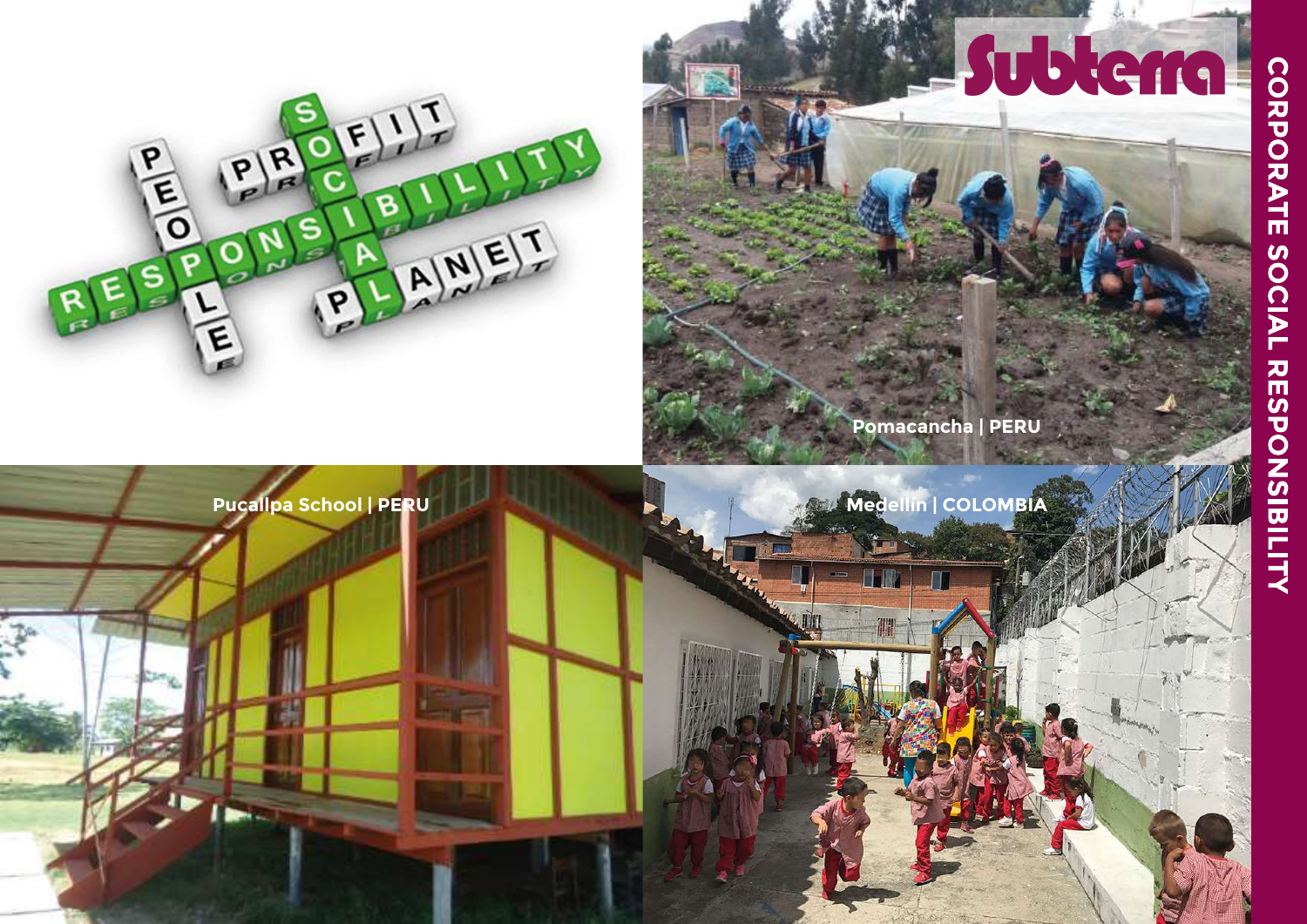

At SUBTERRA we are aware that Corporate Social Responsibility must play a fundamental role in the evolution of the business fabric in developing regions and that it must help to improve the wellbeing of the people who live there. For this reason, since 2013 we have been carrying out specific actions in the countries where SUBTERRA is present.

We believe that it is compatible to grow while maintaining absolute respect for all the groups with which we interact and, furthermore, we consider it a fundamental part of our philosophy and concept of business to collaborate in social policies wherever we are present. To this end, we have signed agreements, donating 0.7% of our sales, with BELÉN

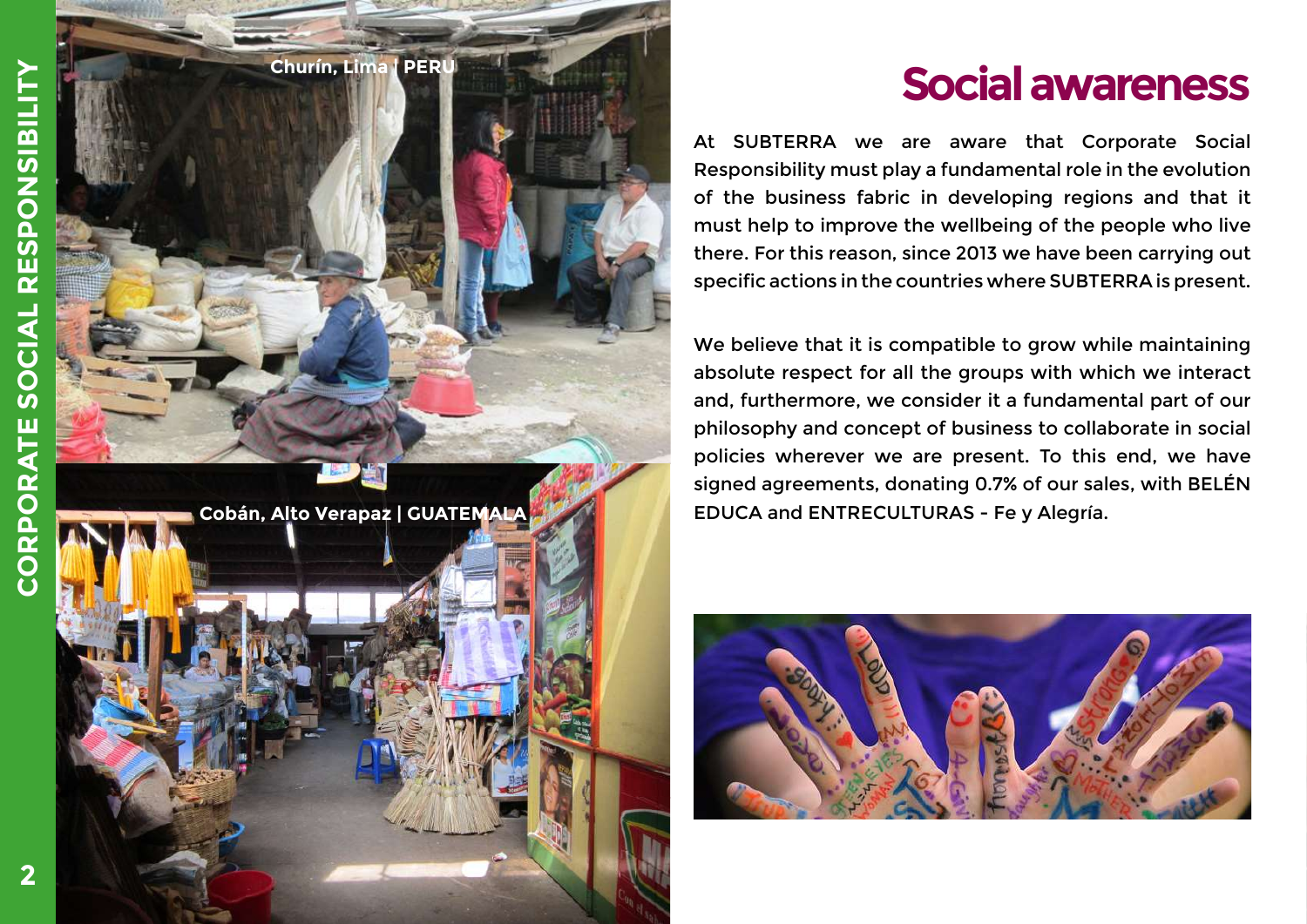# Projects in which we have participated

- Project "Repairing classrooms". Innovation for learning and social transformation. For the improvement of educational quality in the rural network of Pucallpa (Peru). In collaboration with Fe y Alegría.

- Technical training programme in agroecology. Personal development. For the indigenous youth community in Huehuetenango (Guatemala). In collaboration with Entreculturas.

- Social assistance in the parishes of Andahuaylillas, Huaro, Urcos Quispicanchi, Cusco (Peru).

- Project "Support for the purchase of equipment". Improvement of educational quality. For the Rural Network of Acobamba, Huancavelica (Peru). In collaboration with Fe y Alegría.

- Project to equip six children's centres with playgrounds and toy libraries in Medellín (Colombia). Educational innovation and reduction of the digital divide. In collaboration with Entreculturas.

- Project "Bridging the digital divide among indigenous youth". Technological innovation and education in indigenous languages. In collaboration with the Guatemalan Institute of Radio Education (IGER).

- "Climb with me" programme. Environmental education and values through mountaineering. Aimed at 250 young people aged between 14 and 18, who study in 8 schools in Santiago (Chile) at risk of social exclusion. In collaboration with Entreculturas.

- "Productive innovation for families" programme. Incorporating beekeeping with an agroforestry approach. Indigenous peoples of Awajún-Wampis, Condorcanqui (Peru). In collaboration with Entreculturas.

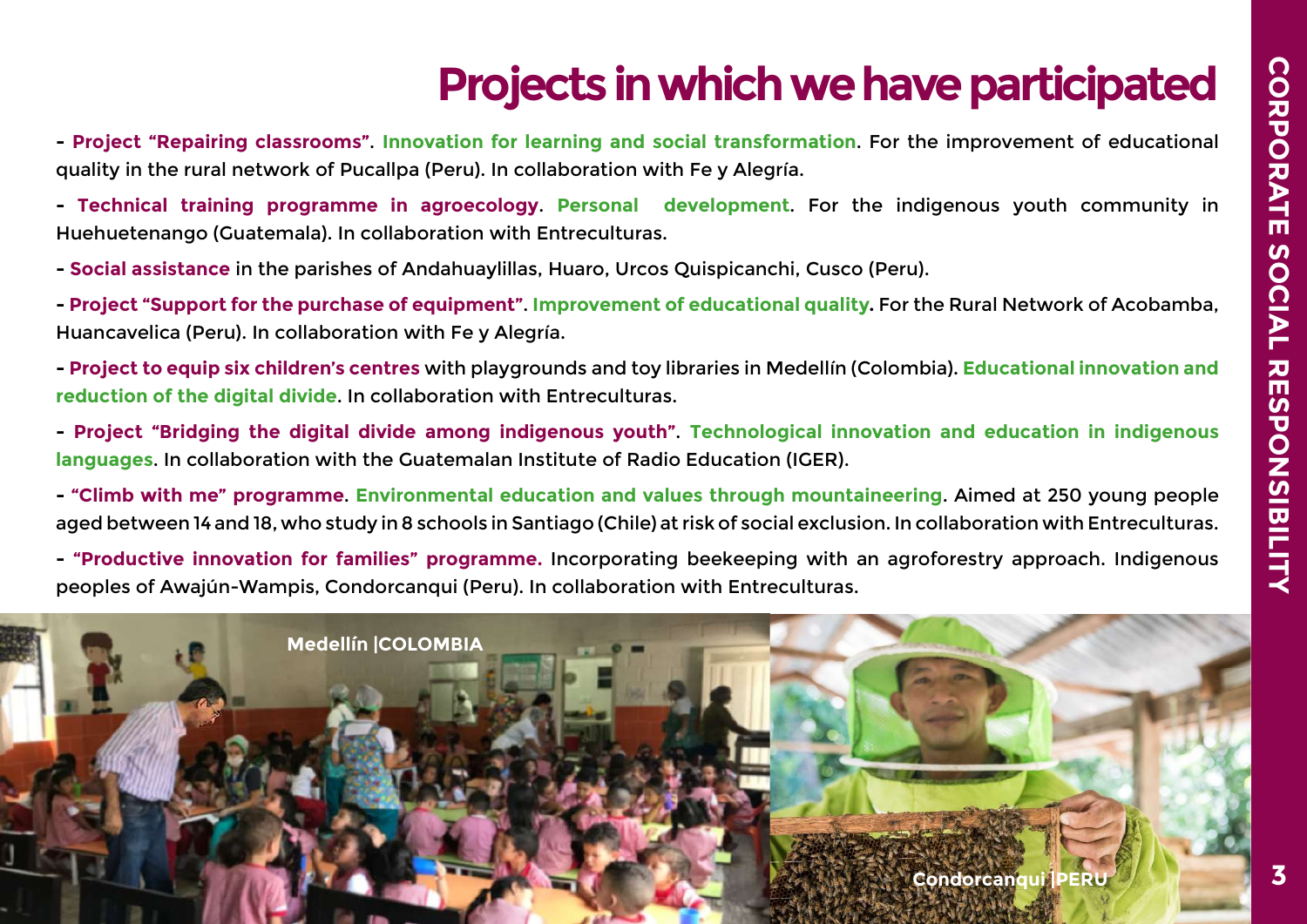# Belén Educa Foundation

In Chile, we collaborate with the Belén Educa Foundation dedicated to education.

Belén Educa is a Catholic, non-profit foundation, dependent on the Archbishopric of Santiago, which was created in 2000 to provide quality education in vulnerable sectors.

In Belén Educa Foundation we have eleven schools located in the Metropolitan Region and one in the Los Ríos Region. Of the total in 2020, ten will offer Technical Professional Education. More than 14,000 students study in our classrooms and more than 1,000 teachers teach.

Belén Educa has the deep conviction that all children can learn and have the right to a quality education that transforms their lives.



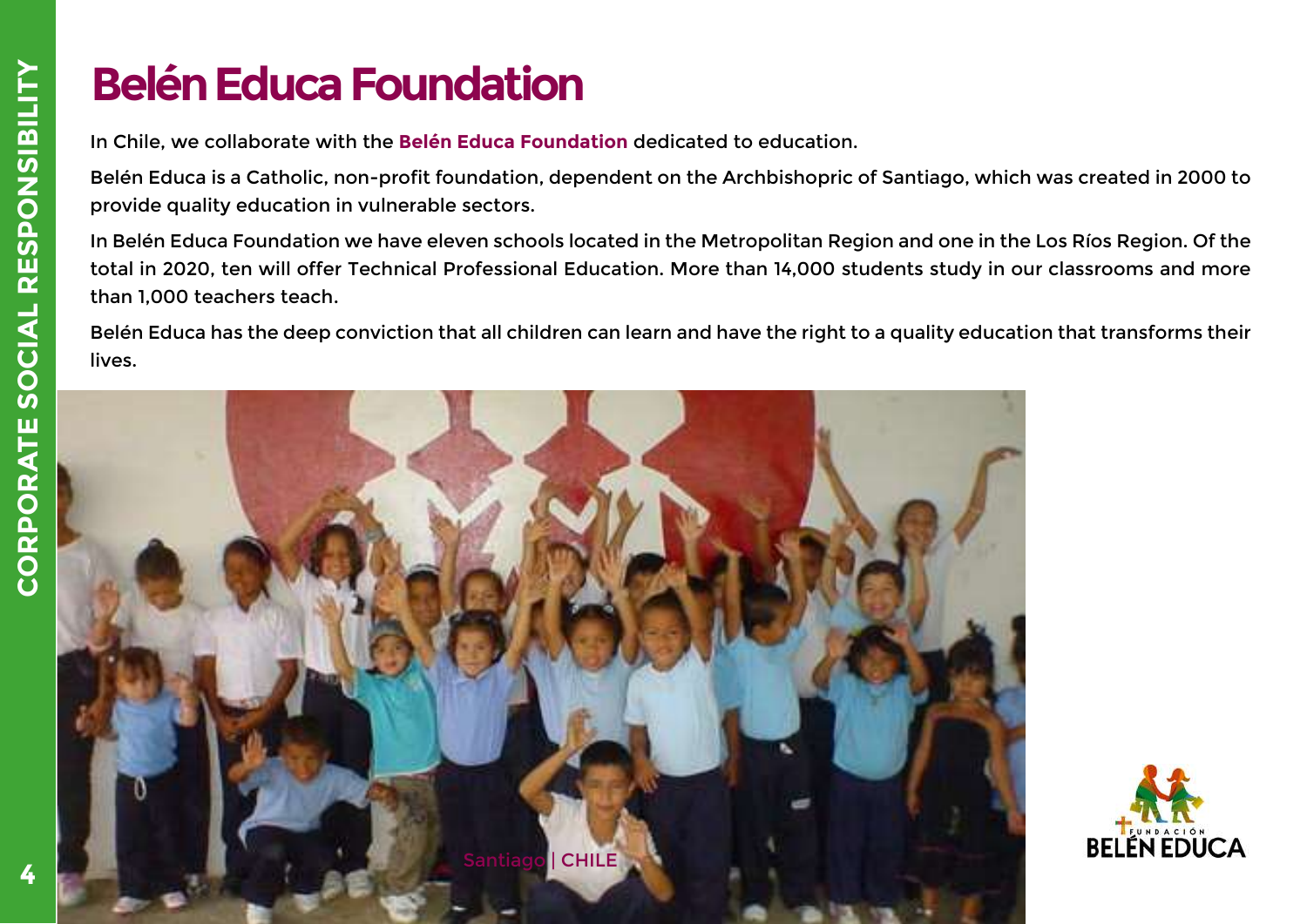# Entreculturas - Fe y Alegría

We collaborate with Entreculturas and in Peru we continue our contribution with the Fe y Alegría Foundation, in our commitment to support projects aimed at education, as we believe that this is the best way to achieve the just development of society.

Entreculturas, an international cooperation NGO of the Society of Jesus in Spain, works for justice and social transformation. To this end, it defends education as a human right, works for the dignified life of migrants and refugees, and is committed to building a committed global citizenship, gender equality and reconciliation with nature.